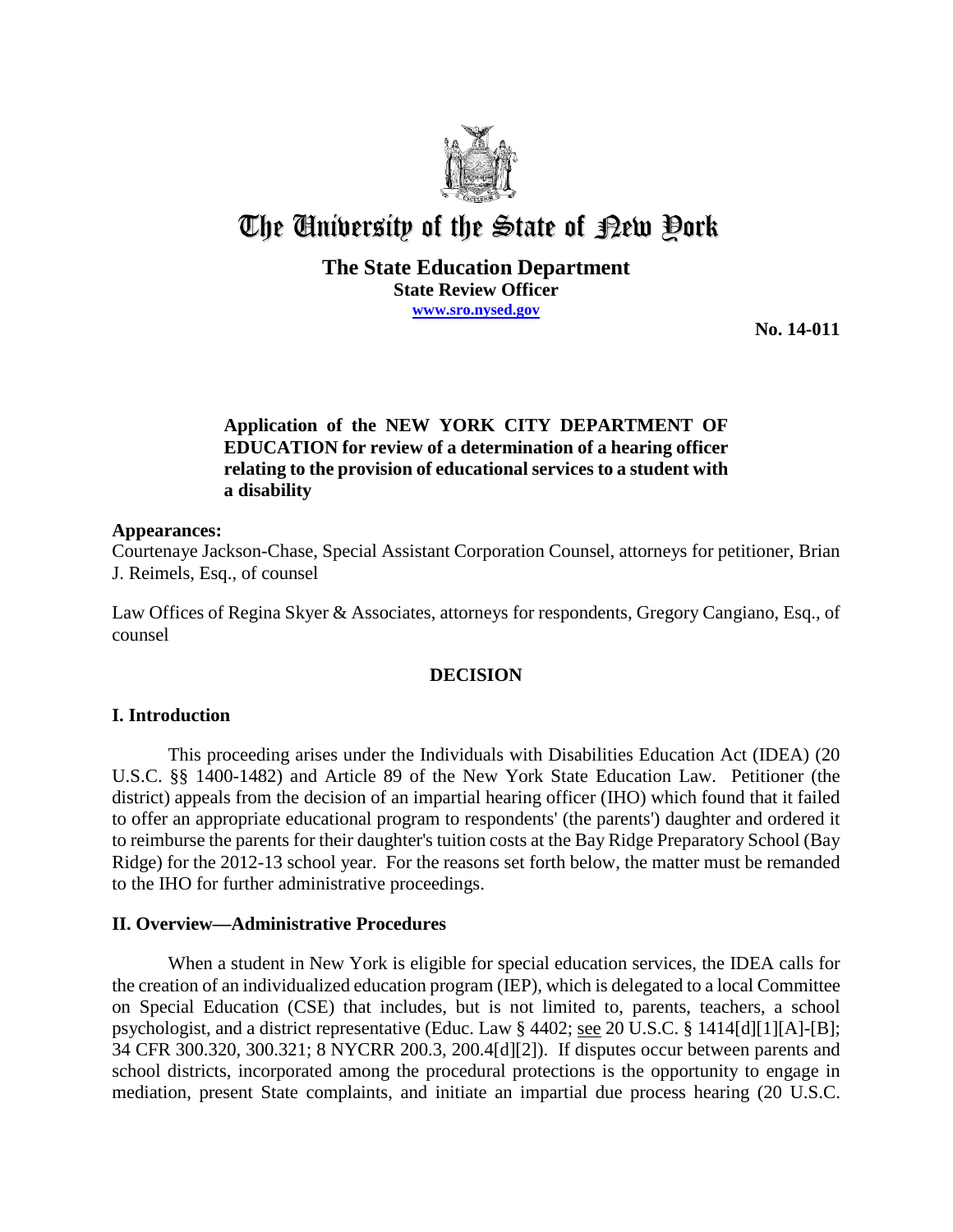# §§ 1221e-3, 1415[e]-[f]; Educ. Law § 4404[1]; 34 CFR 300.151-300.152, 300.506, 300.511; 8 NYCRR 200.5[h]-[*l*]).

New York State has implemented a two-tiered system of administrative review to address disputed matters between parents and school districts regarding "any matter relating to the identification, evaluation or educational placement of a student with a disability, or a student suspected of having a disability, or the provision of a free appropriate public education to such student" (8 NYCRR 200.5[i][1]; see 20 U.S.C. § 1415[b][6]-[7]; 34 CFR 300.503[a][1]-[2], 300.507[a][1]). First, after an opportunity to engage in a resolution process, the parties appear at an impartial hearing conducted at the local level before an IHO (Educ. Law § 4404[1][a]; 8 NYCRR 200.5[j]). An IHO typically conducts a trial-type hearing regarding the matters in dispute in which the parties have the right to be accompanied and advised by counsel and certain other individuals with special knowledge or training; present evidence and confront, cross-examine, and compel the attendance of witnesses; prohibit the introduction of any evidence at the hearing that has not been disclosed five business days before the hearing; and obtain a verbatim record of the proceeding (20 U.S.C. § 1415[f][2], [h][1]-[3]; 34 CFR 300.512[a][1]-[4]; 8 NYCRR 200.5[j][3][v], [vii], [xii]). The IHO must render and transmit a final written decision in the matter to the parties not later than 45 days after the expiration period or adjusted period for the resolution process (34 CFR 300.510[b][2], [c], 300.515[a]; 8 NYCRR 200.5[j][5]). A party may seek a specific extension of time of the 45-day timeline, which the IHO may grant in accordance with State and federal regulations (34 CFR 300.515[c]; 8 NYCRR 200.5[j][5]). The decision of the IHO is binding upon both parties unless appealed (Educ. Law § 4404[1]).

A party aggrieved by the decision of an IHO may subsequently appeal to a State Review Officer (SRO) (Educ. Law § 4404[2]; see 20 U.S.C. § 1415[g][1]; 34 CFR 300.514[b][1]; 8 NYCRR 200.5[k]). The appealing party or parties must identify the findings, conclusions, and orders of the IHO with which they disagree and indicate the relief that they would like the SRO to grant (8 NYCRR 279.4). The opposing party is entitled to respond to an appeal or cross-appeal in an answer (8 NYCRR 279.5). The SRO conducts an impartial review of the IHO's findings, conclusions, and decision and is required to examine the entire hearing record; ensure that the procedures at the hearing were consistent with the requirements of due process; seek additional evidence if necessary; and render an independent decision based upon the hearing record (34 CFR 300.514[b][2]; 8 NYCRR 279.12[a]). The SRO must ensure that a final decision is reached in the review and that a copy of the decision is mailed to each of the parties not later than 30 days after the receipt of a request for a review, except that a party may seek a specific extension of time of the 30-day timeline, which the SRO may grant in accordance with State and federal regulations (34 CFR 300.515[b], [c]; 8 NYCRR 200.5[k][2]).

#### **III. Facts and Procedural History**

In the present case, the student attended a non-public school from kindergarten through fifth grade (Tr. pp. 138-39). At the impartial hearing, the student's mother testified that after the student's third grade year, testing indicated she required more support than she had previously received and that from third grade through fifth grade the student received tutoring and "support services" for academic difficulties (id.). Upon completion of her fifth grade school year, the student attended Bay Ridge from sixth grade through the completion of twelfth grade following the 2012-13 school year (Tr. pp. 139-40, 181; Parent Exs. D; E; I; see Parent Ex. F).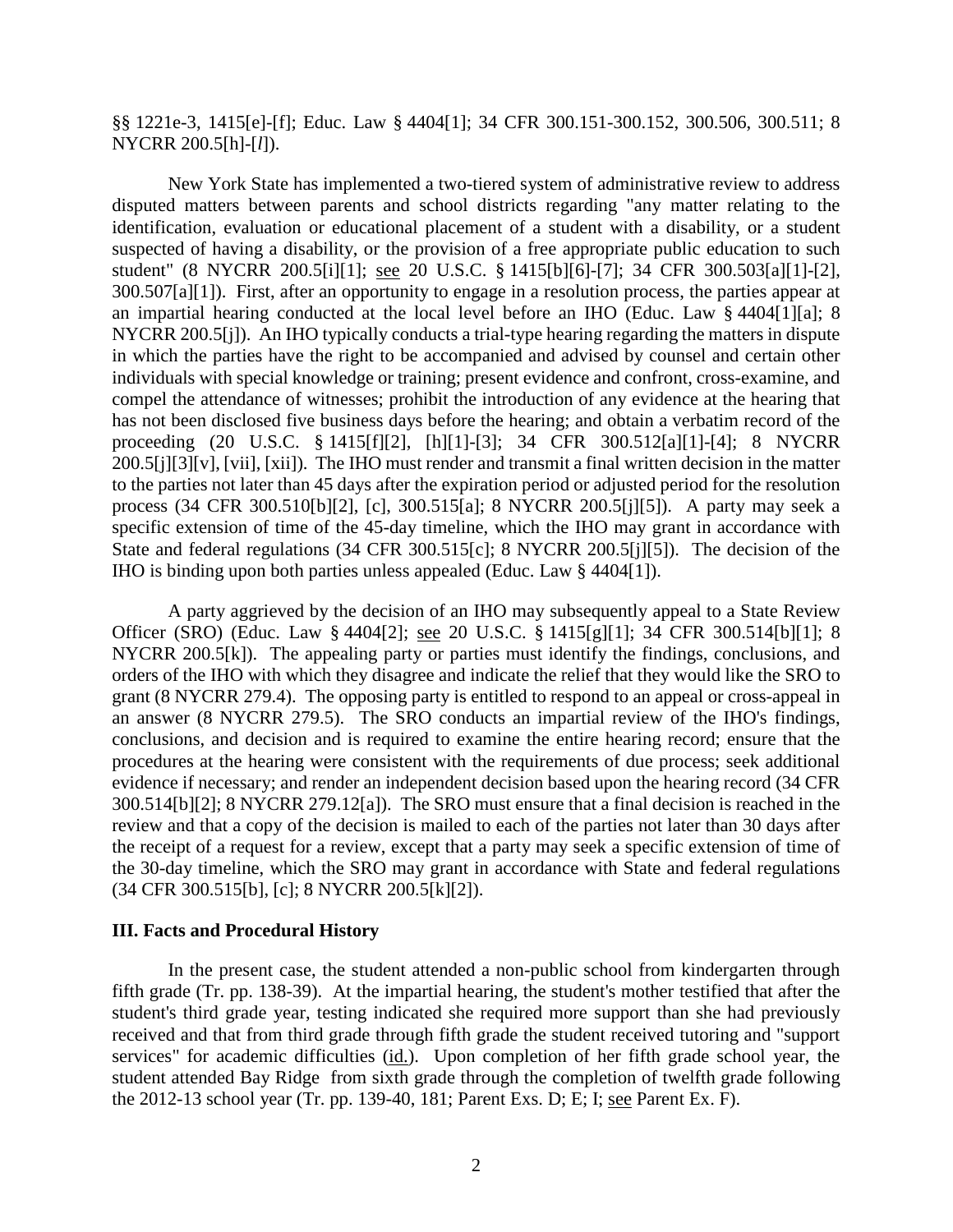On March 3, 2011, during the student's tenth grade school year, a New York State certified psychologist (evaluating psychologist) conducted a (triennial) reevaluation which resulted in a March 2011 psychoeducational report (Dist. Ex 3 at p. 1). The student's cognitive abilities were reported to be in the average range of intellectual functioning, and she exhibited weaknesses in reading comprehension and applied math problems (id. at pp. 2, 4). The evaluation report indicated that the student suffered from anxiety and developed self-esteem issues, which were associated with her learning delays and academic performance (id. at pp. 2, 5). The student presented with age-appropriate social skills and concerns (id. at p. 6).

On March 15, 2012, the CSE convened to review the educational needs of the student and to develop the student's IEP for the 2012-13 school year (Dist. Ex. 1 at p. 1; see Tr. pp. 11, 167). Meeting attendees included the student's mother, a special education teacher who also served as the district representative, a district school psychologist, and one of the student's then-current regular education teachers from Bay Ridge, who attended via telephone (Tr. pp. 10, 12, 170-71; Dist. Ex. 1 at p. 12). The attendance page of the March 2012 IEP stated that the attendance of an additional parent member was "waived," although there is no signed waiver in evidence accompanying this notation (Dis. Ex. 1 at p. 12).

At the March 2012 CSE meeting, the CSE determined that the student was eligible for special education and related services as a student with a learning disability (Dist. Ex. 1 at p. 1).<sup>1</sup> In the resultant March 2012 IEP, the CSE recommended the student receive a placement in a general education classroom with Special Education Teacher Support Services ("SETSS") 5 times per week in a separate location, with the related service of counseling one time per week for 30 minutes in a group no larger than 3 (Dist. Ex. 1 at p. 5). The student continued at Bay Ridge Prep for twelfth grade during the 2012-13 school year (Tr. p. 140; Parent Exs. D; E; I).

On April 21, 2012, the parents entered into an enrollment contract with Bay Ridge unilaterally placing the student at Bay Ridge for the 2012-13 school year (Parent Ex. D). By final notice of recommendation (FNR) dated August 10, 2012, the district summarized the special education and related services recommended in the March 2012 IEP and identified the particular public school site to which the district assigned the student to attend for the 2012-13 school year (see Dist. Ex. 2). By letter dated August 22, 2012, the parents, through their attorney, gave notice to the district of their rejection of the program recommended in the March 2012 IEP and their intention to unilaterally place the student at Bay Ridge at public expense (Parent Ex. A). In a letter dated August 28, 2012, the parents informed the district that they had received the August 2012 FNR, and had been unable to contact the particular public school site identified in the FNR to schedule a visit, despite several attempts (Parent Ex. H).

In a letter dated September 24, 2012 the district referenced a September 24, 2012 letter from the parents to the district and stated that "[i]n that letter, you indicate that you disagree with the team's recommendations pursuant to an IEP meeting dated 3/15/2012 and request that the CSE reconvene to discuss your child's educational recommendation" (Parent Ex. C). $^2$  The district's

<sup>&</sup>lt;sup>1</sup> The student's eligibility for special education and related services as a student with a learning disability is not in dispute in this appeal (34 CFR 300.8[c][10]; 8 NYCRR 200.1[zz][6]).

 $2$  The parents contended that they sent a letter to the district dated September 15, 2012, and that the district's September 24, 2012 letter was in response to it (see Parent Ex. B at p. 5). In any event, the hearing record does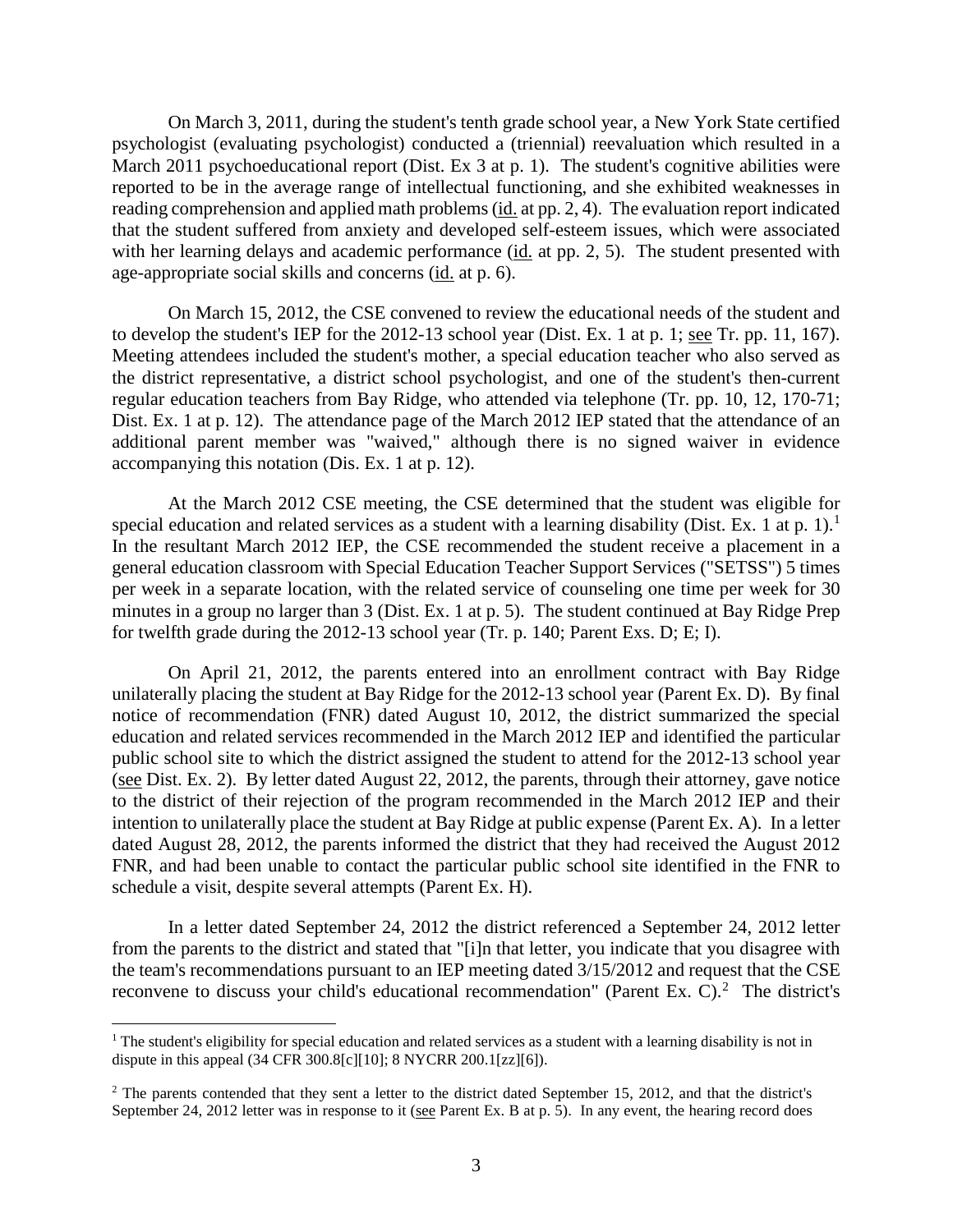letter also stated that "[i]n order for the CSE to address your concerns please advise the CSE if you have any updated materials regarding your child" (id.).

## **A. Due Process Complaint Notice**

By due process complaint notice dated May 28, 2013, the parents alleged that the district failed to offer the student a free appropriate public education (FAPE) for the 2012-13 school years (see Parent Ex. B at pp. 1-5). In particular, the parents asserted that the March 2012 CSE was improperly composed, the CSE predetermined its recommendation, the parents did not participate in the development of the annual goals contained in the March 2012 IEP, the evaluations before the CSE were out-of-date, the CSE failed to conduct a vocational evaluation, the annual goals on the March 2012 IEP were inappropriate, the transition services on the IEP were inappropriate, and the recommendation that the student receive SETSS would not have provided the student with enough support in the classroom (id. at pp. 1-4). The parents also raised a number of claims regarding the appropriateness of the particular public school site recommended for the student, and asserted that because the student's unilateral placement at Bay Ridge was appropriate and equitable considerations were in their favor, tuition reimbursement was the appropriate remedy (id. at pp. 1-5).

Most relevant to the instant matter is the parents' allegation that on September 15, 2012, they sent a letter to the district indicating their concerns with the program recommended in the March 2012 IEP and requesting a CSE meeting to discuss "an alternate appropriate program" (Parent Ex. B at p. 5). The parents asserted that they received a response from the district in the form of a letter dated September 24, 2012 "asking the parent to provide updated material to the CSE" and listing a particular district staff member as a contact person (id.). The parents alleged that they contacted that staff member, that the staff member advised them to "re-send their letter formally rejecting the program and the [CSE] would convene in February or March of 2013," and that the staff member did not inform them "of their right to an immediate CSE Review meeting" (id.).

## **B. Impartial Hearing Officer Decision**

 $\overline{a}$ 

On August 21, 2013, the parties proceeded to an impartial hearing, which concluded on November 1, 2013 after four days of proceedings (see Tr. pp. 1-223). In a decision dated December 11, 2013, the IHO determined that the district failed to offer the student a FAPE for the 2012-13 school year, that Bay Ridge was an appropriate unilateral placement for the student, and that equitable considerations weighed in favor of the parents' request for reimbursement of the student's tuition costs at Bay Ridge (see IHO Decision at pp. 10-16). In her decision, although the IHO made no findings with respect to the allegations in the due process complaint notice concerning the particular school site identified by the district, she found in favor of the parents with respect to all of their challenges to the March 2012 IEP (see id. at pp. 11-15).However, the IHO made no findings of fact or conclusions of law with respect to the parents' allegation that they requested that the CSE reconvene in September 2012 to further discuss the student's recommended program and that such a meeting did not occur (see generally IHO Decision).

not contain a letter from the parents to the district dated either September 15, 2012 or September 24, 2012.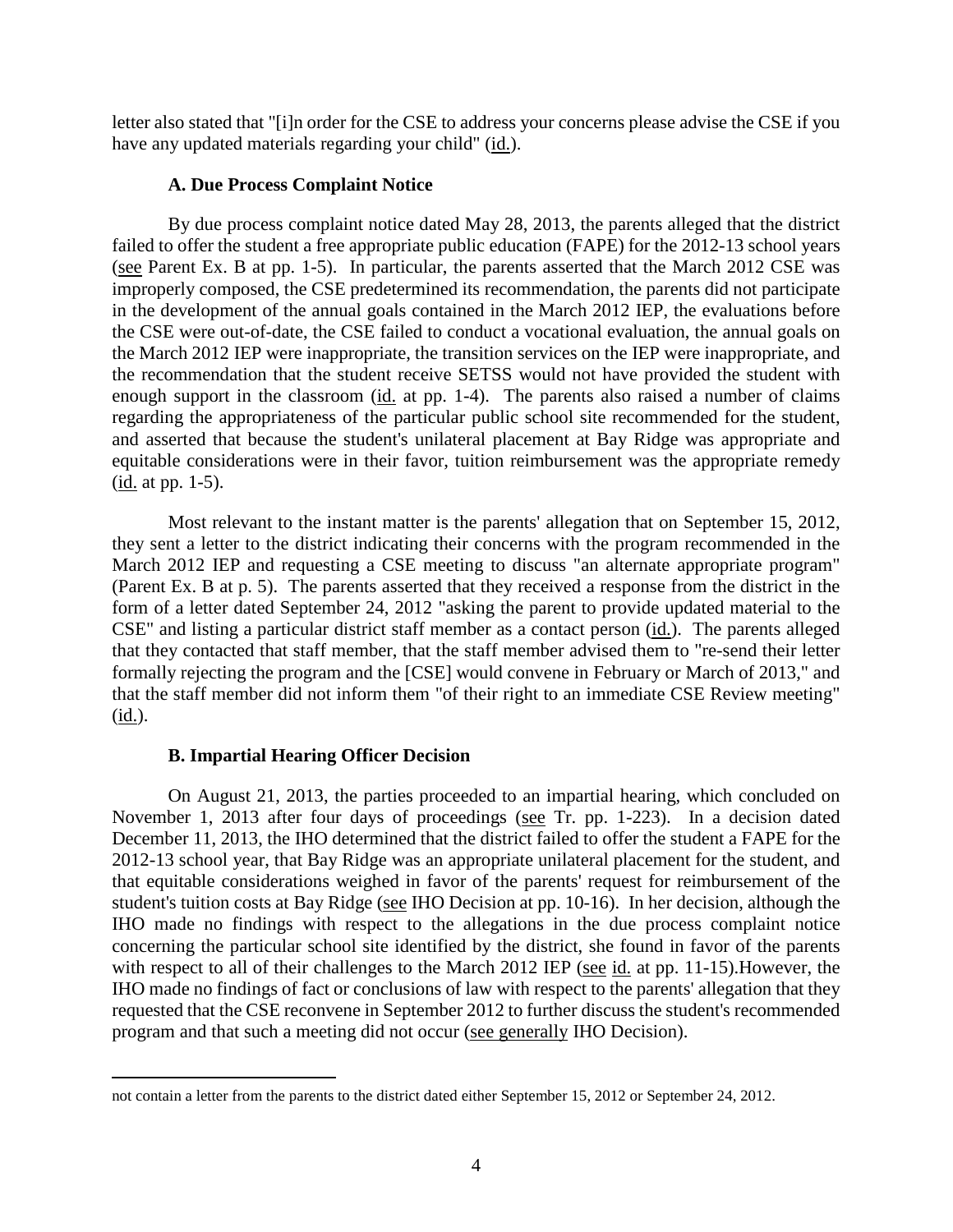## **IV. Appeal for State-Level Review**

The district appeals, asserting that the IHO erred in concluding that the district failed to offer the student a FAPE. In particular, the district asserts that the IHO erred in finding that the March 2012 CSE was improperly composed, that the parents' participation in the development of the student's IEP was significantly impeded, that the parents did not participate in the creation of the annual goals, that the evaluations before the CSE were inadequate, that the annual goals on the March 2012 IEP were inappropriate, the transition services on the IEP were inappropriate, and that the recommendation that the student receive SETSS would not have provided the student with enough support in the classroom. The district does not contest the IHO's finding that the parents' unilateral placement at Bay Ridge was appropriate, but asserts that equitable considerations did not favor reimbursement because the parents "never seriously considered" placing the student in a public school, pointing to factors in the hearing record supporting their contention including that the parents did not respond to the district's September 2012 request to provide the CSE with additional information "which could have formed the basis for a new CSE meeting" (Pet. ¶¶ 40- 47).

In an answer, the parents respond to the district's allegations and argue in favor of the IHO's determinations that the district failed to offer the student a FAPE, that Bay Ridge was appropriate, and that equitable considerations weighed in favor of the parents' requested relief.

## **V. Discussion**

#### **A. Unaddressed Claims**

In developing the student's March 2012 IEP the CSE considered the following: a March 2011 psychoeducational evaluation conducted by the district, the student's grades from Bay Ridge for the 2011-12 school year, and input from the student's mother and a Bay Ridge English teacher (Dist. Ex. 1 at pp. 1-2; see Tr. pp. 21-22; Dist. Ex. 3). As noted above, the March 2011 psychoeducational evaluation indicated that the student's intellectual functioning was in the average range but that the student demonstrated academic delays including in math fluency, reading fluency, and reading comprehension (Dist. Ex. 3 at pp. 3-5). While the psychoeducational evaluation indicated that the student demonstrated age-appropriate social skills, it also noted that she exhibited some anxiety with respect to her academic performance (id. at p. 6).

The IEP developed by the March 2012 CSE reflected the grade equivalent scores attained by the student on achievement testing conducted as part of the March 2011 psychoeducational evaluation (compare Dist. Ex. 1 at p. 1, with Dist. Ex. 3 at p. 4).<sup>3</sup> Although the student's grade equivalent scores reflected academic delays, the student's report card grades, memorialized in the IEP, indicated that the student was doing well academically at the private school (Dist. Ex. 1 at p. 1). The IEP indicated that, based on parent report, the student received letter grades of "A" in AP calculus, honors history, and English, and letter grades of "B" in French and science on her then-

<sup>&</sup>lt;sup>3</sup> Although the student was in tenth grade when the March 2011 psychoeducational evaluation was conducted, the March 2012 IEP (while correctly noting the date of the evaluation) mistakenly states that the student was in ninth grade at the time (compare Dist. Ex. 3 at pp. 1-2, with Dist. Ex. 1; see Tr. pp. 21-23).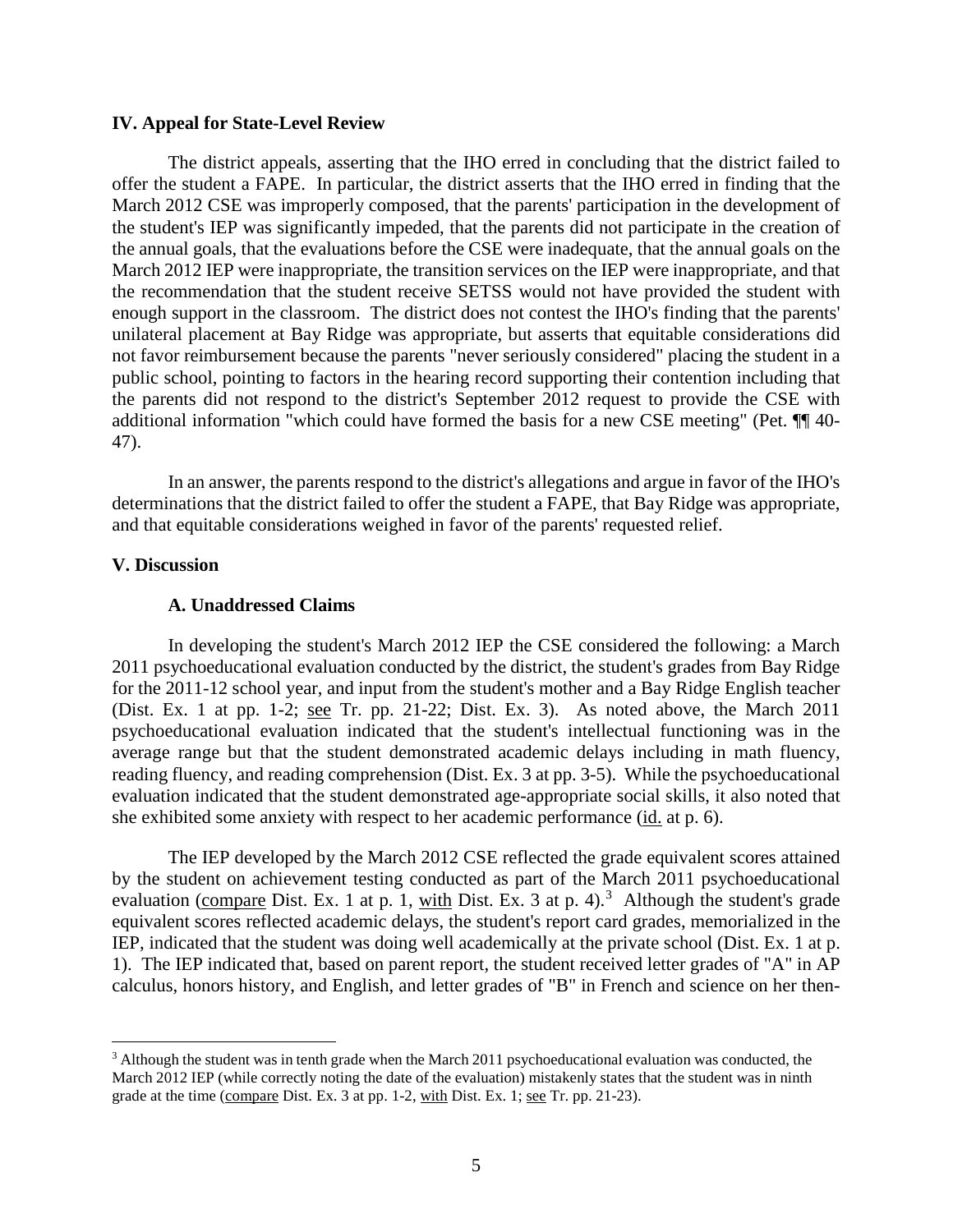current report card  $(id.)$ .<sup>4</sup> The IEP further indicated that the student was in a mainstream program that was not modified and that she was "doing very well"  $(id.)$ .<sup>5</sup> The hearing record shows that the student passed Regents examinations, met the requirements to receive a high school Regents diploma, and is currently attending college (Tr. pp. 89, 93, 158-59, 213-14). The present levels of performance contained in the IEP highlighted writing skills, vocabulary, and expanding on details as areas being addressed; however, the student's math and reading skills were not described, despite her delays in those areas (Dist. Ex. 1 at p. 1-2).<sup>6</sup> The student's age-appropriate social skills and academic-related anxiety were also noted in the IEP (Dist. Ex. 1 at p. 2).

The parties point to conflicting information in the hearing record regarding the impact on the parents' opportunity to meaningfully participate in the development of the student's educational program, of the composition of the CSE, the length and content of the discussion at the CSE, and the development of annual goals after the meeting (compare Pet. ¶¶ 26-30, 32, 35; Tr. pp. 9-14, 17-20, 22-24, 167-74, 177, 184-85, and Dist. Ex. 2 at p. 12, with Answer ¶¶ 7, 13-14, 16, 29-30, 32, 35; Tr. pp. 24, 167-69, 172-74, 185-86). Similarly, the parties point to conflicting information, and draw different conclusions from the same information in the hearing record, regarding the substantive adequacy of the IEP, most directly with regard to the adequacy of the annual goals and the appropriateness of the recommendation that the student receive SETSS (compare Pet. ¶¶ 13, 31, 33-34, 36-38; Tr. pp. 13-19, 24, 46-48, 63-65, 76, 172; Parent Exs. G at p. 1; J at p. 1; Dist. Exs. 1 at pp. 1-7; 3, with Answer ¶¶ 13, 30, 33, 36, 38; Tr. pp. 18, 21-24, 65-67, 167-75, 178, 184; Dist. Exs. 1; 3).

While there is some basis in the hearing record to support both the parents' contention that the IHO correctly held that the district failed to offer the student a FAPE, as well as the district's contention that it offered the student a FAPE, the hearing record does not appear to contain adequate information upon which to make a finding concerning the parents' claim that they requested the CSE reconvene in September 2012 to further discuss the student's recommended program, and that such a meeting did not occur.

Assuming for the sake of argument that I drew all inferences in favor of the district and concluded that the IHO incorrectly determined the at the district failed to offer the student a FAPE (which I have not done), this will nevertheless fail to resolve the parents challenge to whether the district offered the student a FAPE because the parents also advanced the claim that they requested the CSE to reconvene in both their due process complaint notice and in their post-hearing brief

 <sup>4</sup> Although a psychology class was indicated on the March 2012 IEP, a then-current grade was not listed on the IEP (Dist. Ex. 1 at p. 1).

 $<sup>5</sup>$  Although the IEP stated that the student was in a mainstream program and that her curriculum was not modified,</sup> the hearing record shows that the student was enrolled in the "Achieve" program at Bay Ridge (Tr. pp. 140, 195; see Tr. pp. 63, 65; Parent Ex. D at p. 1). Bay Ridge described the Achieve program as "designed to allow students with learning differences to be integrated into mainstream classes, to the extent possible, with special education supports, curriculum, and workload modifications and accommodations" (Parent Ex. F at p. 1).

 $6$  At the time the March 2012 IEP was developed the student was in 11th grade (Dist. Ex. 1 at p. 1). The summary page of the IEP indicated that the student performed at a 9th grade instructional/functional level for reading and a 10th grade instructional/functional level for math (id. at p. 10). This suggests that the student continued to exhibit delays in math and reading.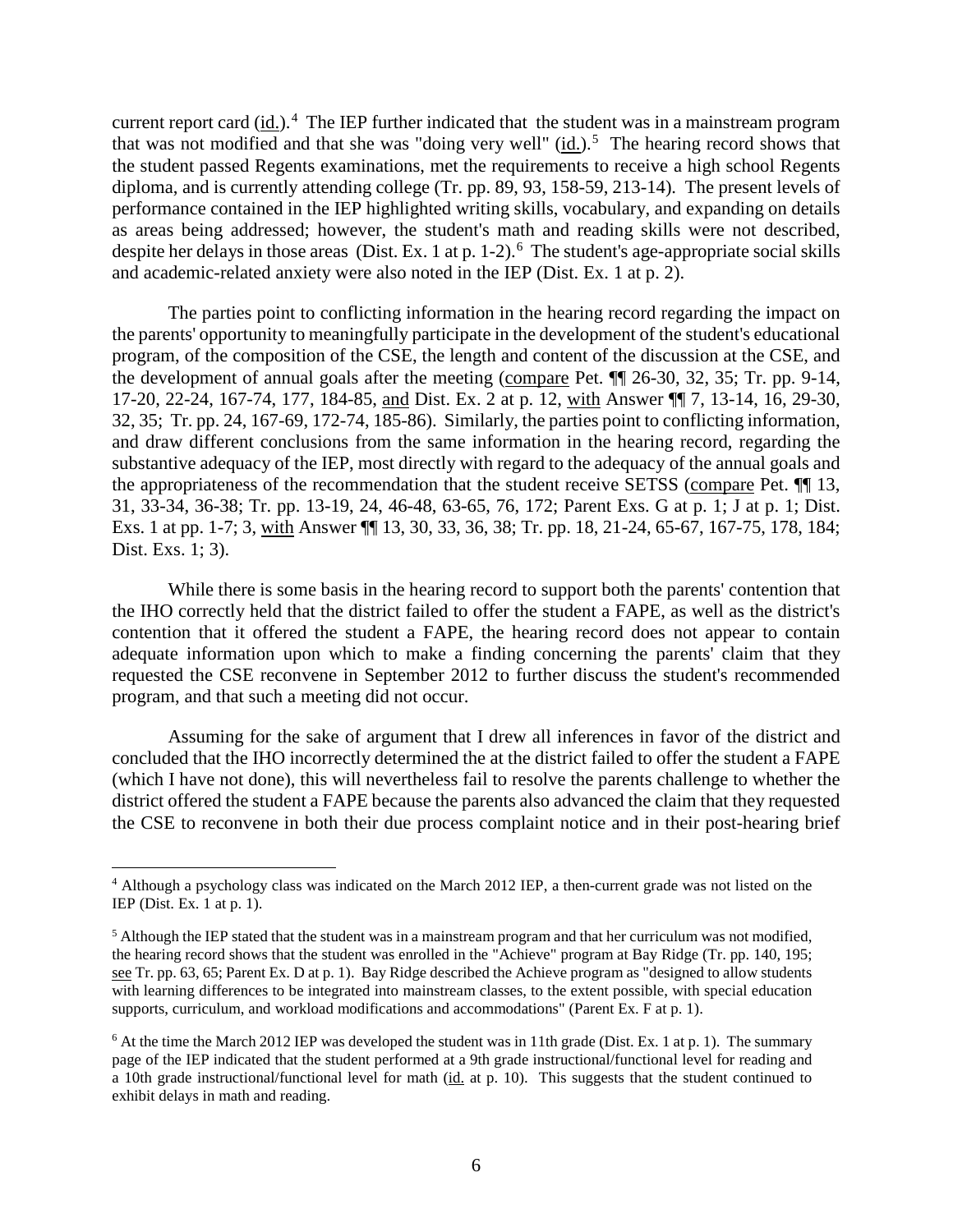submitted to the IHO (Parent Ex. B at p. 5; IHO Ex. V at p. 13).<sup>7</sup> It is not clear from the hearing record, or the IHO's decision, why the IHO did not address the parents' claim that they requested that the CSE reconvene (IHO Decision at p. 5; Tr. p. 149; Parent Exs. B at p. 5; C; IHO Ex. V at p. 13;).

In addition to the district's general obligation to review the IEP of a student with a disability at least annually, federal and State regulations require the CSE to revise a student's IEP as necessary to address "[i]nformation about the child provided to, or by, the parents" during the course of a reevaluation of the student (34 CFR 300.324[b][1][ii][C]; 8 NYCRR 200.4[f][2][ii]), and State regulations provide that if parents believe that their child's placement is no longer appropriate, they "may refer the student to the [CSE] for review" (8 NYCRR 200.4[e][4]). Furthermore, the United States Department of Education has indicated that parents may request a CSE meeting at any time and that if the district determines not to grant the request, it must provide the parents with written notice of its refusal, "including an explanation of why the [district] has determined that conducting the meeting is not necessary to ensure the provision of FAPE to the student" (Letter to Anonymous, 112 LRP 52263 [OSEP 2012]; see 34 CFR 300.503; 8 NYCRR 200.5[a]). State regulations further provide that, if appropriate, an IEP must be revised to address "any lack of expected progress toward the annual goals and in the general education curriculum," "the results of any reevaluation conducted . . . and any information about the student provided to, or by, the parents," or "the student's anticipated needs" (8 NYCRR 200.4[f][2][i-iii]). Aside from having the potential of being an per se denial of a FAPE in its own right, the outcome of the parents' claim regarding the district's failure to reconvene the CSE may have a bearing on the analysis of the other considerations raised in this matter (see C.F. v. New York City Dep't of Educ., 2014 WL 814884, at \*9 [2d Cir. Mar. 4, 2014] [indicating that "the presence or absence of procedural violations informs our determination of substantive adequacy]).

Accordingly, and notwithstanding the district's appeal of the IHO's decision, the matter is remanded to the IHO for a determination on the merits of the claim set forth in the parents' May 28, 2013 due process complaint notice regarding the district's failure to reconvene the CSE in response to the parents' apparent request, which has yet to be addressed by the IHO (see Educ. Law § 4404[2]; F.B. v. New York City Dep't of Educ., 923 F. Supp. 2d 570, 589 [S.D.N.Y. 2013] [indicating that the SRO may remand matters to the IHO to address claims set forth in the due process complaint notice that were unaddressed by the IHO], quoting J.F. v. New York City Dep't of Educ., 2012 WL 5984915, at \*9 n.4 [S.D.N.Y. Nov. 27, 2012]; see also D.N. v. New York City Dep't of Educ., 2013 WL 245780, at \*3 [S.D.N.Y. Jan. 22, 2013]. The hearing record does not contain a copy of the September 15, 2012 letter from the parents to the CSE that the parents allege requested the CSE to reconvene or any testimony explaining its contents, nor does the record contain any evidence that the district provided the parents with prior written notice of a determination that a CSE meeting was not required absent new information about the student and providing its rationale therefor. Accordingly, the hearing record contains inadequate evidence to determine whether the parents requested that the CSE reconvene or the district properly determined that such a reconvene was unnecessary. Nonetheless, because the parties may be permitted to offer stipulations to some or all of these facts to the IHO, it is left to the sound discretion of the IHO to

<sup>&</sup>lt;sup>7</sup> The parents continue to assert facts pertinent to this claim in their answer, albeit with respect to equitable considerations (see Answer ¶ 44).